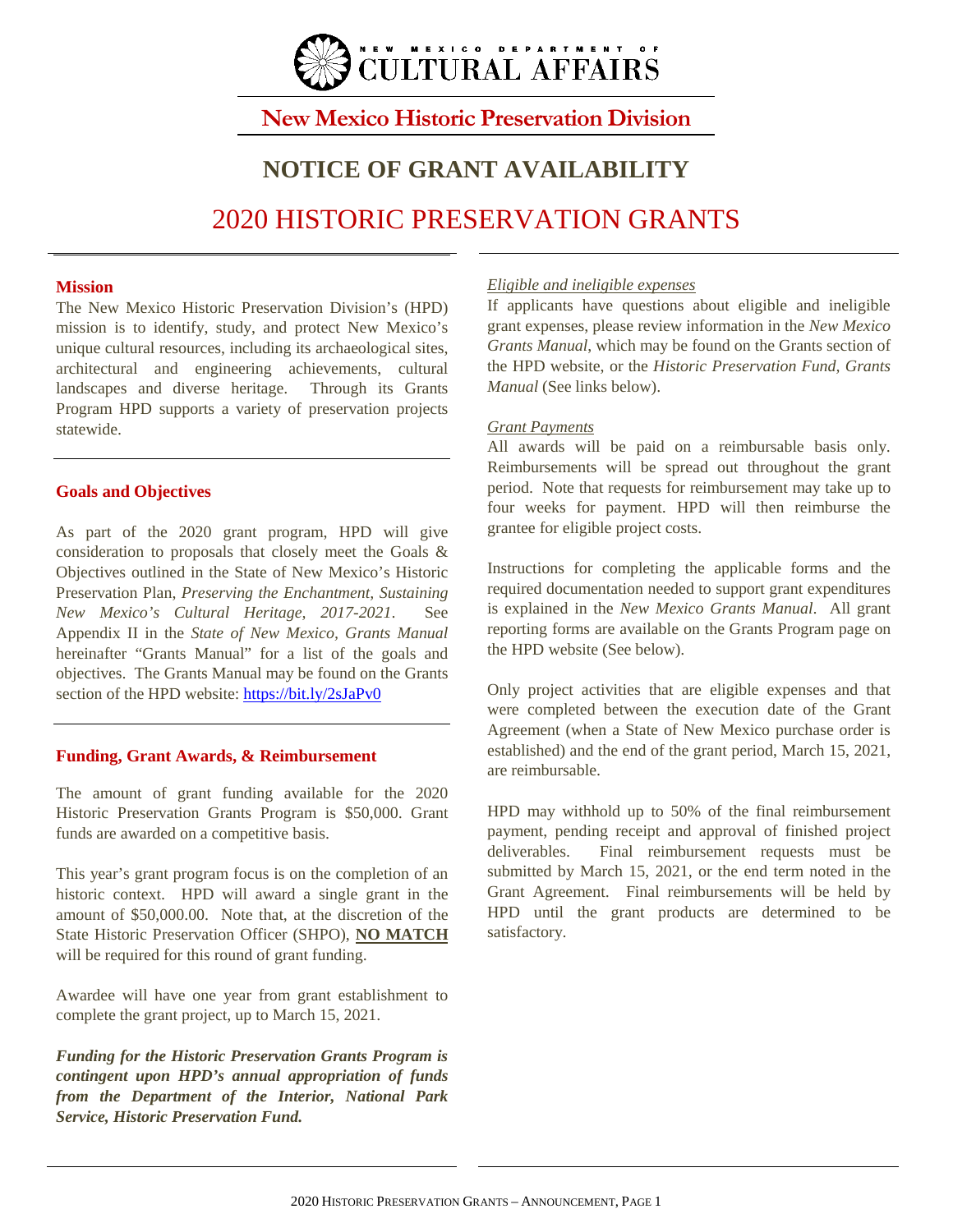### **Grant Schedule**

Grant Applications Due: November 15, 2019

Grant Selection Weeks of November 18 & 25 Notice of Award Week of December 9 Contract Period: from the establishment of a purchase order for one year End of Grant: no later than March 15, 2021

### **The 2020 Historic Preservation Grant Program – Eligible Project Types**

This grant program is for the following project type:

**Historic Contexts** 

A Historic Context is the foundation for decisions about the identification, evaluation, registration and treatment of historic properties, and surveys. A well-developed historic context is critical to developing future preservation strategies. Historic context statements:

- provide the basis for evaluating significance and integrity;
- are an organizing structure for grouping information about historic properties that share a common theme, place, and time;
- are a specialized form of historical writing with specific goals and requirements; and
- are intended to provide an analytical framework for identifying and evaluating resources.

More information about how to develop context statements may be found in The *Secretary of the Interior's Standards and Guidelines for Archeology and Historic Preservation*, and in National Register Bulletins, especially *How to Complete the National Register Multiple Property Documentation Form*, and *Historic Residential Suburbs, Guidelines for Evaluating and Nominating Properties that have Achieved Significance Within the Past Fifty Years*.

Information included in historic contexts need to pass the 'so what' test. For example "So what information does this sentence, paragraph, or section provide to help explain how land use patterns developed or why the built environment looks the way it does today?"

The Historic Preservation Division is interested in historic context proposals in the following subject areas:

Historical Archaeology

- Acequias African-American / Segregation in New
	- Mexico

### **Applicants**

Applications for the Historic Preservation Grant Program are open to non-profit entities, non-governmental organizations, tribal organizations, preservation consultants, historians, anthropologists, or related disciplines, etc.

At least one member of the applicant team must meet the requirements set forth in the Secretary of the Interior's Professional Qualifications Standards. The SOIPQs may be found on the Grants section of the HPD website (See below). Each team member must complete the appropriate SOIPQs form for their discipline and include it with the grant application.

\_\_\_\_\_\_\_\_\_\_\_\_\_\_\_\_\_\_\_\_\_\_\_\_\_\_\_\_\_\_\_\_\_\_\_\_\_\_\_\_\_\_\_\_\_\_\_\_\_

### **Grantee Obligations & Requirements**

Grant recipients will be required to execute a legally binding Grant Agreement with HPD. The Grant Agreement includes a Scope of Work, Project Schedule, and Project Budget. The scope of work cannot be substantively changed once the grant is awarded and the Grant Agreement signed.

Failure on the part of the grant recipient to begin the project in a timely manner or to perform as agreed may result in HPD taking action through a Notice of Default. Depending on the terms of the contract, a consultant's failure to perform could leave the grant recipient with costs that would not be reimbursed through the grant. HPD typically holds a significant portion of the grant amount in reserve, authorizing disbursement only after it has reviewed and accepted final grant products and deliverables. HPD recommends that grant recipients set up their contracts with consultants with a payment schedule that provides similar controls.

For more information about Grant Requirements, please review the *Grants Manual* found here:

Additional information about the HPD Grants Program is supported by these documents:

| New Mexico Grants Manual                    | $\frac{https://bit.ly/2HjqrPp}{theq}$ |
|---------------------------------------------|---------------------------------------|
| Historic Preservation Fund, Grants Manual - |                                       |
|                                             | https://bit.ly/2kks19P                |
| Grants Program page, HPD Website -          | https://bit.ly/2sJaPv0                |
| NPS – Historic Contexts -                   | https://bit.ly/2mkB8Id                |
| NPD White Paper on Historic Contexts -      |                                       |
|                                             | https://bit.ly/2knv2WU                |
| NR Bulletin -                               | https://bit.ly/2meEXOV                |